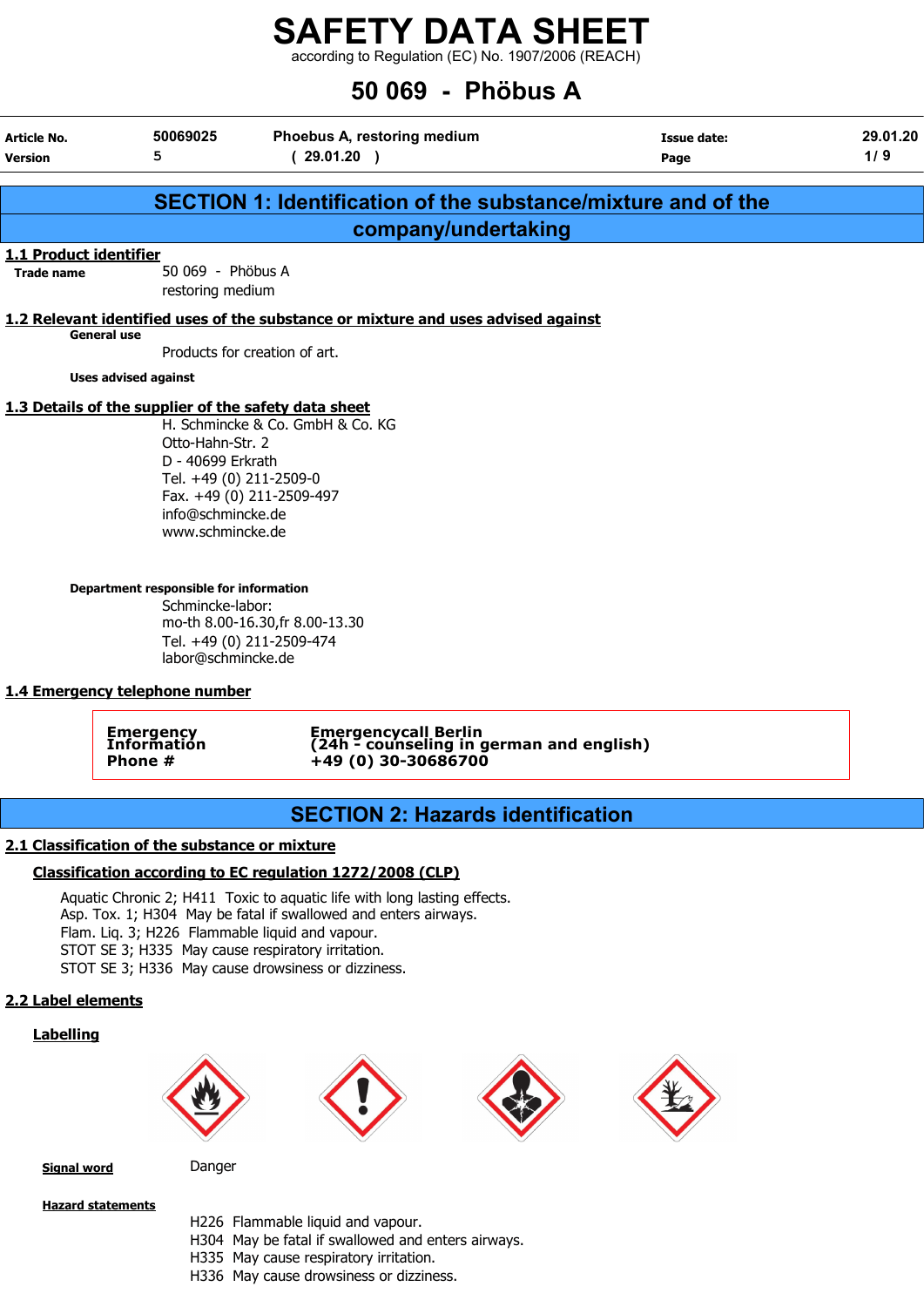according to Regulation (EC) No. 1907/2006 (REACH)

## 50 069 - Phöbus A

| Article No.<br><b>Version</b>   | 50069025<br>5 | Phoebus A, restoring medium<br>( 29.01.20 )                                                | Issue date:<br>Page | 29.01.20<br>2/9 |
|---------------------------------|---------------|--------------------------------------------------------------------------------------------|---------------------|-----------------|
|                                 |               | H411 Toxic to aquatic life with long lasting effects.                                      |                     |                 |
| <b>Safety precautions</b>       |               |                                                                                            |                     |                 |
|                                 |               | P102 Keep out of reach of children.                                                        |                     |                 |
|                                 | smoking.      | P210 Keep away from heat, hot surfaces, sparks, open flames and other ignition sources. No |                     |                 |
|                                 |               | P243 Take action to prevent static discharges.                                             |                     |                 |
|                                 |               | P260 Do not breathe vapours.                                                               |                     |                 |
|                                 |               | P273 Avoid release to the environment.                                                     |                     |                 |
|                                 |               | P280 Wear protective gloves/protective clothing and eye/face protection.                   |                     |                 |
|                                 |               |                                                                                            |                     |                 |
|                                 |               | P301+P310 IF SWALLOWED: Immediately call a POISON CENTER/doctor/                           |                     |                 |
|                                 |               | P301+P330+P331 IF SWALLOWED: rinse mouth. Do NOT induce vomiting.                          |                     |                 |
| <b>Text for labelling (CLP)</b> |               |                                                                                            |                     |                 |
|                                 |               | Repeated exposure may cause skin dryness or cracking. (EUH066)                             |                     |                 |

Contains [+]-Limonene: May produce an allergic reaction. (EUH208)

#### 2.3 Other hazards

### SECTION 3: Composition / information on ingredients

#### 3.1 Substances

Chemical characterisation White spirit Alcohol essential oils CAS-Number

EINECS / ELINCS / NLP EU index number REACH registration No. Hazchem-Code CI-Number

#### 3.2 Mixtures

solvent naphtha (petroleum), light, aromatic: 50 - 75 % CAS: 64742-95-6 REACH: 01-2119455851-35 REACH: 01-2119457558-25

Aquatic Chronic 2; H411 / Asp. Tox. 1; H304 / -; EUH066 Eye Irrit. 2; H319 / Flam. Liq. 2; H225 / STOT SE 3; / Flam. Liq. 3; H226 / STOT SE 3; H335 / STOT SE 3; H336 H336

| Substance 1                    | Substance 2             |
|--------------------------------|-------------------------|
| n), light, aromatic: 50 - 75 % | propan-2-ol: $1 - 5\%$  |
|                                | CAS: 67-63-0            |
|                                | REACH: 01-2119457558-25 |

Additional information

### SECTION 4: First aid measures

#### 4.1 Description of first aid measures

General information

If you feel unwell, seek medical advice (show the label where possible).

#### In case of inhalation

Provide fresh air. Seek medical attention if problems persist.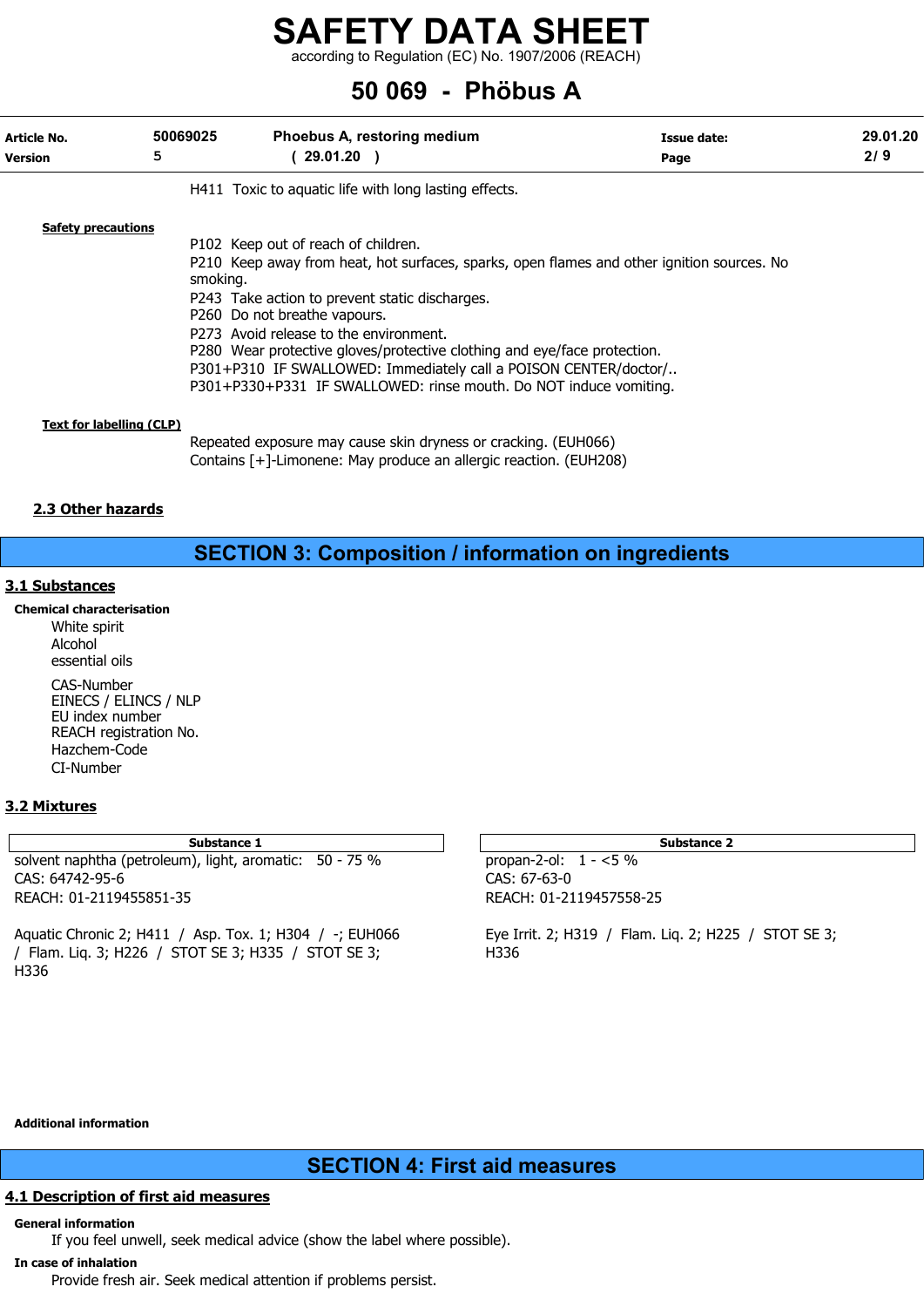according to Regulation (EC) No. 1907/2006 (REACH)

## 50 069 - Phöbus A

| Article No. | 50069025 | Phoebus A, restoring medium | <b>Issue date:</b> | 29.01.20 |
|-------------|----------|-----------------------------|--------------------|----------|
| Version     |          | 29.01.20                    | Page               |          |

#### In case of skin contact

Remove residues with soap and water. In case of skin irritation, consult a physician.

#### After eye contact

If product gets into the eye, keep eyelid open and rinse immediately with large quantities of water, for at least 10 - 15 minutes. Seek medical attention if irritation persists.

#### After swallowing

Rinse mouth with water. Do NOT induce vomiting. Immediately get medical attention.

#### 4.2 Most important symptoms and effects, both acute and delayed

#### 4.3 Indication of any immediate medical attention and special treatment needed

Caution if victim vomits: Risk of aspiration!

SECTION 5: Firefighting measures

#### 5.1 Extinguishing media

#### Suitable extinguishing media

Co-ordinate fire-fighting measures to the fire surroundings.

#### Extinguishing media which must not be used for safety reasons

strong water jet

#### 5.2 Special hazards arising from the substance or mixture

In case of fire may be liberated: Carbon monoxide and carbon dioxide

#### 5.3 Advice for firefighters

Special protective equipment for firefighters

Use appropriate respiratory protection.

#### Additional information

#### SECTION 6: Accidental release measures

#### 6.1 Personal precautions, protective equipment and emergency procedures

Avoid contact with skin, eyes, and clothing.

#### 6.2 environmental precautions

Discharge into the environment must be avoided.

#### 6.3 Methods and material for containment and cleaning up

Methods for cleaning up Collect spilled material using paper towels and dispose.

#### Additional information

#### 6.4 Reference to other sections

Dispose of waste according to applicable legislation.

#### SECTION 7: Handling and storage

#### 7.1 Precautions for safe handling

#### Advices on safe handling

Handle in accordance with good industrial hygiene and safety practice.

#### Precautions against fire and explosion

No special measures are required.

#### 7.2 Conditions for safe storage, including any incompatibilities

Requirements for storerooms and containers

Hints on joint storage Storage class Further details Protect from frost and exposure to sun.

#### 7.3 Specific end use(s)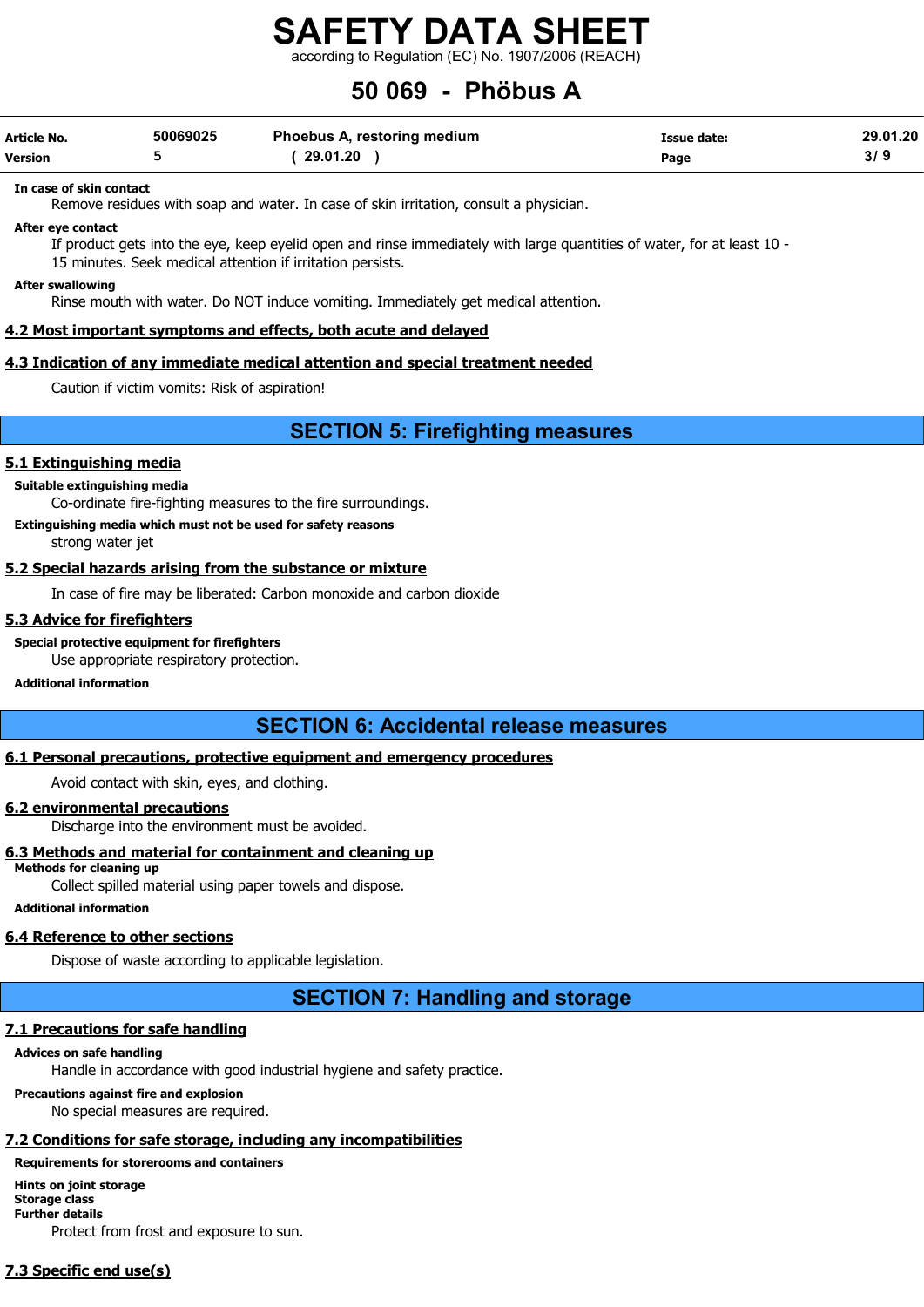according to Regulation (EC) No. 1907/2006 (REACH)

## 50 069 - Phöbus A

| Article No.    | 50069025 | Phoebus A, restoring medium | Issue date: | 29.01.20 |
|----------------|----------|-----------------------------|-------------|----------|
| <b>Version</b> |          | 29.01.20                    | Page        | 4/9      |

#### SECTION 8: Exposure controls/personal protection

#### 8.1 Control parameters

64742-95-6 solvent naphtha (petroleum), light, aromatic

| $- - -$<br>ັ້ | I MF<br>.                                       | . | 200<br>.<br>AGD<br>----- |
|---------------|-------------------------------------------------|---|--------------------------|
|               | the contract of the contract of the contract of |   |                          |

| $67 - 63 - 0$ | propan-2-ol |                             |                 |
|---------------|-------------|-----------------------------|-----------------|
| DEU           | WEL         | $200,000$ $mL/m^3$          |                 |
| DEU           | WEL         | $500,000$ mg/m <sup>3</sup> | $2(II);$ DFG; Y |

#### 8.2 Exposure controls

#### Occupational exposure controls

#### Respiratory protection

With correct and proper use, and under normal conditions, breathing protection is not required. Respiratory protection must be worn whenever the WEL levels have been exceeded. Combination filtering device (EN 14387) Use filter type A (= against vapours of organic substances)

#### Hand protection

Qualified materials: Nitrile rubber

Layer thickness  $> 0.35$  mm

Breakthrough time > 480 min

Ultranitril 492 - MAPA GmbH, Industriestraße 21- 25, D-27404 Zeven, Internet: www.mapa-pro.de

All information was derived in accordance with EU directive 89/686/EWG and the resultant EN 374 in cooperation with MAPA GmbH. This recommendation applies exclusively to the product and use named in Section 1. In the event of commingling or deviating conditions, contact the suppliers of CE-approved gloves. This information is abased on our current state of knowledge and describes the security standards applicable to our product for the purpose provided.

#### Eye protection

Goggles

Body protection

Wear suitable protective clothing. Wash contaminated clothing prior to re-use.

#### General protection and hygiene measures

Handle in accordance with good industrial hygiene and safety practice. Wash hands thoroughly after handling.

### SECTION 9: Physical and chemical properties

#### 9.1 information on basic physical and chemical properties

| Form   | liauid           |
|--------|------------------|
| Colour | yellowish, clear |
| Odour  | white spirit     |

|                                     | min   | max   |
|-------------------------------------|-------|-------|
| Initial boiling point and           |       |       |
| boiling range                       |       |       |
| <b>Melting point/freezing point</b> |       |       |
| Flash point/flash point range       | 35 °C | 40 °C |
| <b>Flammability</b>                 |       |       |
| <b>Ignition temperature</b>         |       |       |
| <b>Auto-ignition temperature</b>    |       |       |
| <b>Explosion limits</b>             |       |       |
| <b>Refraction index</b>             |       |       |
| <b>PH</b> value                     |       |       |
| <b>Viscosity</b>                    |       |       |
| <b>Viscosity</b>                    |       |       |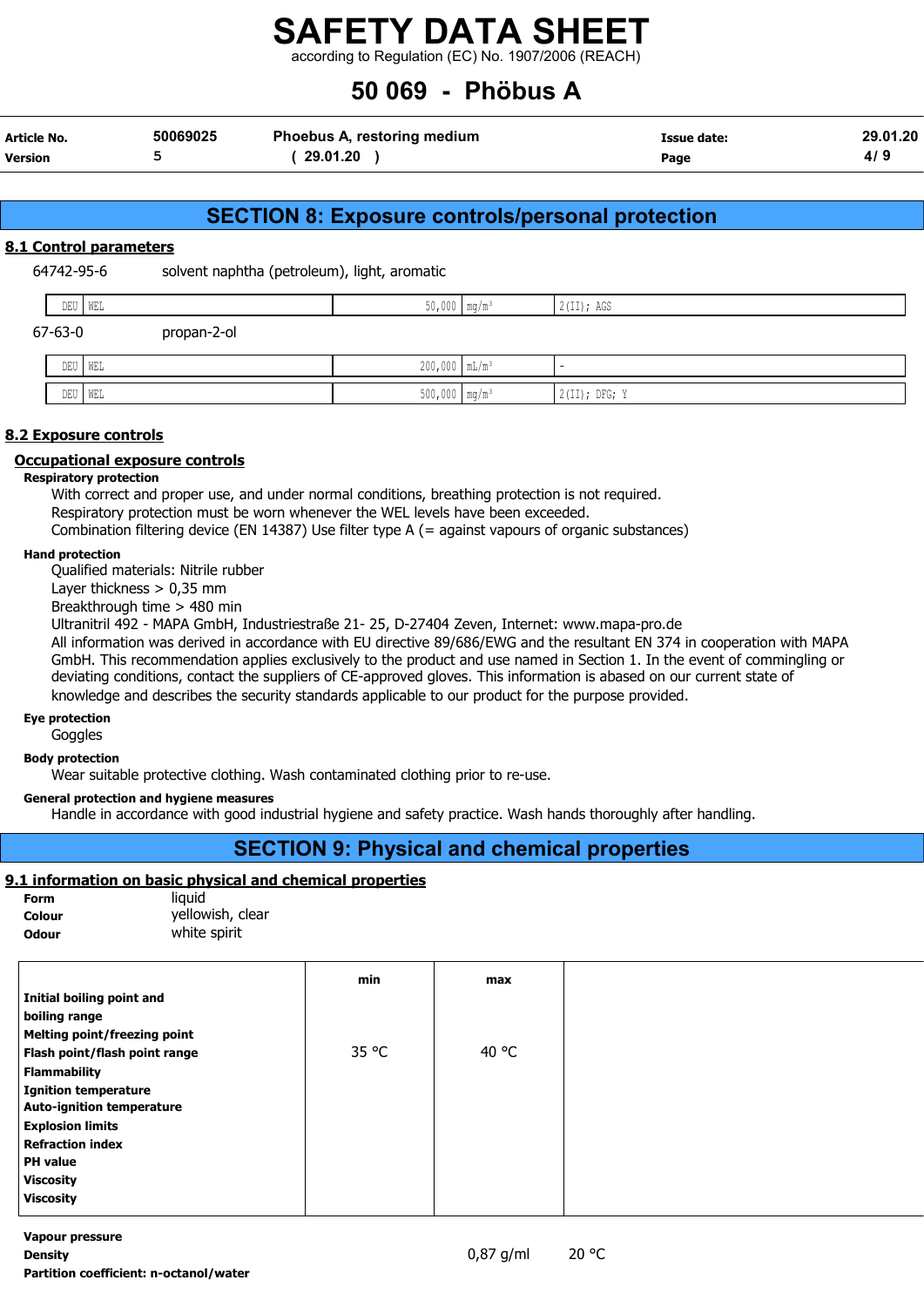according to Regulation (EC) No. 1907/2006 (REACH)

## 50 069 - Phöbus A

| Article No.    | 50069025 | Phoebus A, restoring medium | Issue date: | 29.01.20 |
|----------------|----------|-----------------------------|-------------|----------|
| <b>Version</b> |          | 29.01.20                    | Page        | 5/9      |

#### Danger of explosion

#### 9.2 Other information

#### SECTION 10: Stability and reactivity

#### 10.1 Reactivity

Product is stable under normal storage conditions.

#### 10.2 Chemical stability

#### 10.3 Possibility of hazardous reactions

#### 10.4 Conditions to avoid

Protect from frost and exposure to sun.

#### 10.5 Incompatible materials

strong oxidizing agents

#### 10.6 Hazardous decomposition products

Hazardous vapours may form during fires.

#### SECTION 11: Toxicological information

#### 11.1 Information on toxicological effects

#### Toxicological tests

#### 64742-95-6 solvent naphtha (petroleum), light, aromatic

| oral       | LD50                    | Ra t<br>114 L | 2000,00000 | mg/kg |      |
|------------|-------------------------|---------------|------------|-------|------|
| inhalative | $T \cap E \cap$<br>⊔∪∪⊔ | Rat           | 10,20000   | ma/L  | (4h) |
| dermal     | LD50                    | Rat           | 2000,00000 | mg/kg |      |

#### Toxicological tests

67-63-0 propan-2-ol

| oral   | LD50 | 1 w 6                   | $\sim$<br>$\sqrt{2}$ | 5050,00000  | ma/ka<br>$\frac{1}{2}$      |  |
|--------|------|-------------------------|----------------------|-------------|-----------------------------|--|
| dermal | LD50 | $ -$<br>Dahhi<br>nawult |                      | 12800,00000 | ma/ka<br>w<br>$\frac{1}{2}$ |  |

Acute toxicity

No data available

In case of inhalation

No data available

#### After swallowing

No data available

#### In case of skin contact

No data available

After eye contact

No data available

### Practical experience

#### General remarks

### SECTION 12: Ecological information

#### 12.1 Toxicity

#### Ecotoxicological effects

64742-95-6 solvent naphtha (petroleum), light, aromatic

|  |  | LC50 | ו סו<br>--- |  | 00000 | ma/L |  |
|--|--|------|-------------|--|-------|------|--|
|--|--|------|-------------|--|-------|------|--|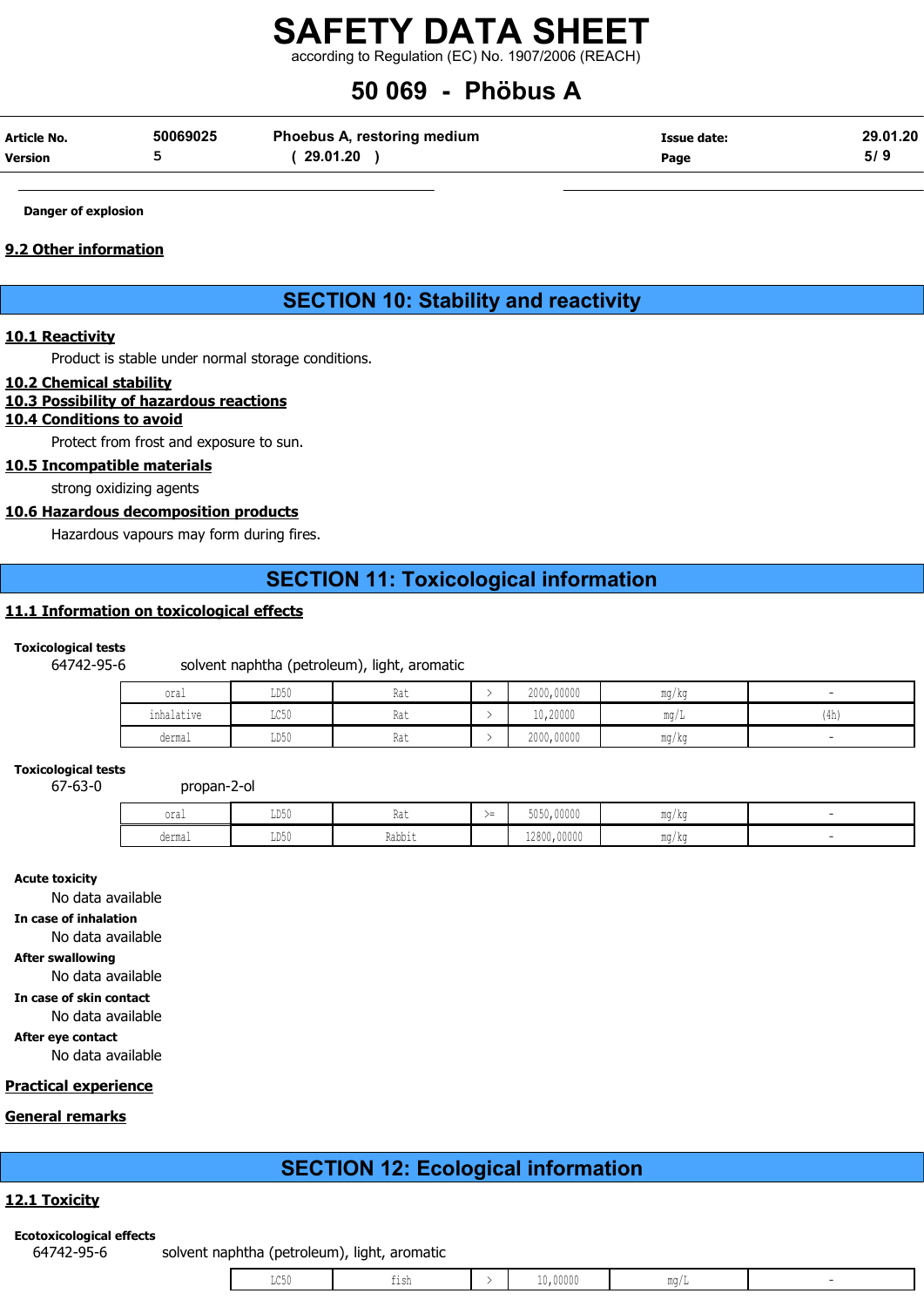according to Regulation (EC) No. 1907/2006 (REACH)

## 50 069 - Phöbus A

| <b>Article No.</b><br><b>Version</b>                                                                                                                                                                                  | 50069025<br>5                                         |                  | Phoebus A, restoring medium<br>(29.01.20) |               |            | <b>Issue date:</b><br>Page |                          | 29.01.20<br>6/9 |
|-----------------------------------------------------------------------------------------------------------------------------------------------------------------------------------------------------------------------|-------------------------------------------------------|------------------|-------------------------------------------|---------------|------------|----------------------------|--------------------------|-----------------|
|                                                                                                                                                                                                                       |                                                       | LC50             | Algae                                     |               | 10,00000   | mg/L                       | $\overline{\phantom{a}}$ |                 |
|                                                                                                                                                                                                                       |                                                       | EC <sub>50</sub> | Daphnia magna (Big water                  |               | 3,20000    | mg/L                       | (48h)                    |                 |
| <b>Ecotoxicological effects</b><br>$67 - 63 - 0$                                                                                                                                                                      | propan-2-ol                                           |                  |                                           |               |            |                            |                          |                 |
|                                                                                                                                                                                                                       |                                                       | LC50             | fish                                      | $\rightarrow$ | 1000,00000 | mg/L                       | (96h)                    |                 |
| <b>Aquatic toxicity</b><br>No data available<br><b>Water Hazard Class</b><br><b>WGK catalog number</b><br><b>General information</b><br>12.2 Persistence and degradability<br><b>Further details</b><br>Oxygen demand | $\overline{2}$<br>Product is partially biodegradable. |                  |                                           |               |            |                            |                          |                 |
| 12.3 Bioaccumulative potential                                                                                                                                                                                        |                                                       |                  |                                           |               |            |                            |                          |                 |
| <b>Bioconcentration factor (BCF)</b><br>Partition coefficient: n-octanol/water                                                                                                                                        |                                                       |                  |                                           |               |            |                            |                          |                 |
| 12.4 Mobility in soil<br>No data available                                                                                                                                                                            |                                                       |                  |                                           |               |            |                            |                          |                 |
| 12.5 Results of PBT and vPvB assessment                                                                                                                                                                               |                                                       |                  |                                           |               |            |                            |                          |                 |

No data available

#### 12.6 Other adverse effects

General information

#### SECTION 13: Disposal considerations

#### 13.1 Waste treatment methods

#### **Product**

Waste key number

080111 080111\* waste paint and varnish containing organic solvents or other dangerous substances Recommendation

#### Contaminated packaging

Waste key number

Recommendation Non-contaminated packages may be recycled. Handle contaminated packages in the same way as the substance itself.

#### Additional information

SECTION 14: Transport information

#### 14.1 UN number

1263

#### 14.2 UN proper shipping name

ADR, ADN Paint related material IMDG, IATA PAINT RELATED MATERIAL

### 14.3 Transport hazard class(es)

| ADR, ADN    | 3 |
|-------------|---|
| IMDG        | 3 |
| <b>IATA</b> | 3 |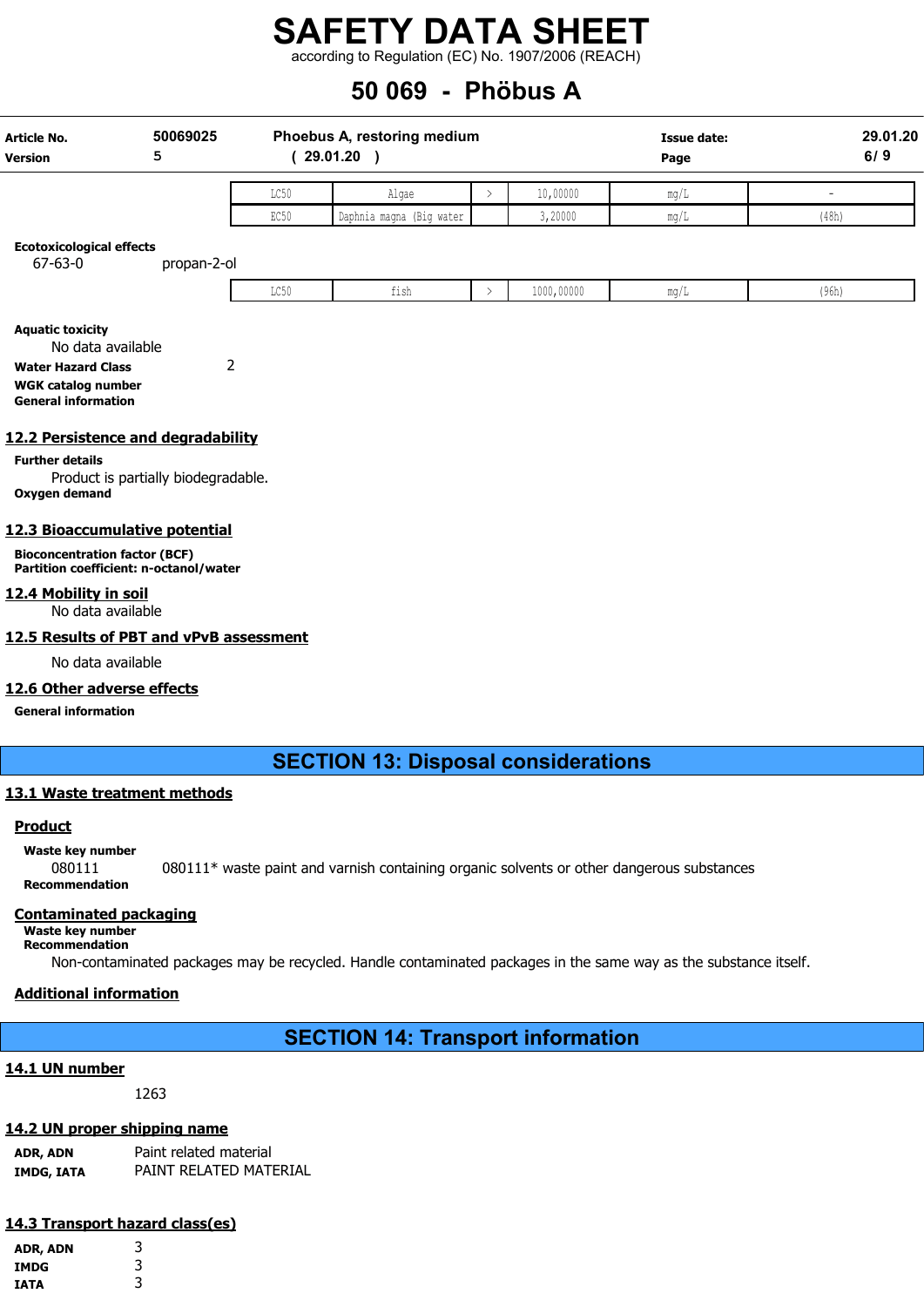according to Regulation (EC) No. 1907/2006 (REACH)

## 50 069 - Phöbus A

| Article No.                     | 50069025                                          | Phoebus A, restoring medium | <b>Issue date:</b> | 29.01.20 |
|---------------------------------|---------------------------------------------------|-----------------------------|--------------------|----------|
| Version                         | 5                                                 | (29.01.20)                  | Page               | 7/9      |
| 14.4 Packing group              |                                                   |                             |                    |          |
|                                 |                                                   |                             |                    |          |
|                                 | Ш                                                 |                             |                    |          |
| 14.5 Environmental hazards      |                                                   |                             |                    |          |
| <b>Marine Pollutant - IMDG</b>  |                                                   | Yes                         |                    |          |
|                                 | <b>14.6 Special precautions for user</b>          |                             |                    |          |
| <b>Land transport (ADR/RID)</b> |                                                   |                             |                    |          |
| <b>Code: ADR/RID</b>            |                                                   | F <sub>1</sub>              |                    |          |
| Kemmler-number                  |                                                   | 30                          |                    |          |
| <b>Hazard label ADR</b>         |                                                   | 3                           |                    |          |
| <b>Limited quantities</b>       |                                                   | 5L                          |                    |          |
|                                 | <b>Contaminated packaging: Instructions</b>       | P001 - IBC03 - LP01 - R001  |                    |          |
|                                 | <b>Contaminated packaging: Special provisions</b> | PP <sub>1</sub>             |                    |          |
|                                 | Special provisions for packing together           | <b>MP19</b>                 |                    |          |
|                                 | <b>Portable tanks: Instructions</b>               | T <sub>2</sub>              |                    |          |
|                                 | <b>Portable tanks: Special provisions</b>         | TP1 - TP29                  |                    |          |
| <b>Tank coding</b>              |                                                   | <b>LGBF</b>                 |                    |          |
| <b>Tunnel restriction</b>       |                                                   | D/E                         |                    |          |
| <b>Remarks</b><br>EQ            |                                                   | E <sub>1</sub>              |                    |          |
| <b>Special provisions</b>       |                                                   | $163 - 367 - 650$           |                    |          |
|                                 |                                                   |                             |                    |          |
| Sea transport (IMDG)            |                                                   |                             |                    |          |
| <b>EmS</b>                      |                                                   | F-E, S-E                    |                    |          |
| <b>Special provisions</b>       |                                                   | 163 - 223 - 367 - 955       |                    |          |
| <b>Limited quantities</b>       |                                                   | 5L                          |                    |          |
|                                 | <b>Contaminated packaging: Instructions</b>       | P001 - LP01                 |                    |          |
|                                 | <b>Contaminated packaging: Special provisions</b> | PP <sub>1</sub>             |                    |          |
| <b>IBC: Instructions</b>        |                                                   | IBC03                       |                    |          |
| <b>IBC: Provisions</b>          |                                                   |                             |                    |          |
| <b>Tank instructions IMO</b>    |                                                   |                             |                    |          |
| <b>Tank instructions UN</b>     |                                                   | T <sub>2</sub>              |                    |          |
|                                 | <b>Tank instructions Special provisions</b>       | TP1 - TP29                  |                    |          |
| <b>Stowage and segregation</b>  |                                                   | category A                  |                    |          |
|                                 | <b>Properties and observations</b>                |                             |                    |          |
| <b>Remarks</b>                  |                                                   |                             |                    |          |
| EQ                              |                                                   | E <sub>1</sub>              |                    |          |
| <b>Air transport (IATA-DGR)</b> |                                                   |                             |                    |          |
| Hazard                          |                                                   | Flammable Liquid            |                    |          |
| Passenger                       |                                                   | 355 (60L)                   |                    |          |
| Passenger LQ                    |                                                   | Y344 (10L)                  |                    |          |
| Cargo                           |                                                   | 366 (220L)                  |                    |          |
| <b>ERG</b>                      |                                                   | 3L                          |                    |          |
| <b>Remarks</b>                  |                                                   |                             |                    |          |
| EQ                              |                                                   | E <sub>1</sub>              |                    |          |
| <b>Special Provisioning</b>     |                                                   | A192                        |                    |          |

No data available

### SECTION 15: Regulatory information

#### 15.1 Safety, health and environmental regulations/legislation specific for the substance or mixture

#### National regulations

#### **Europe**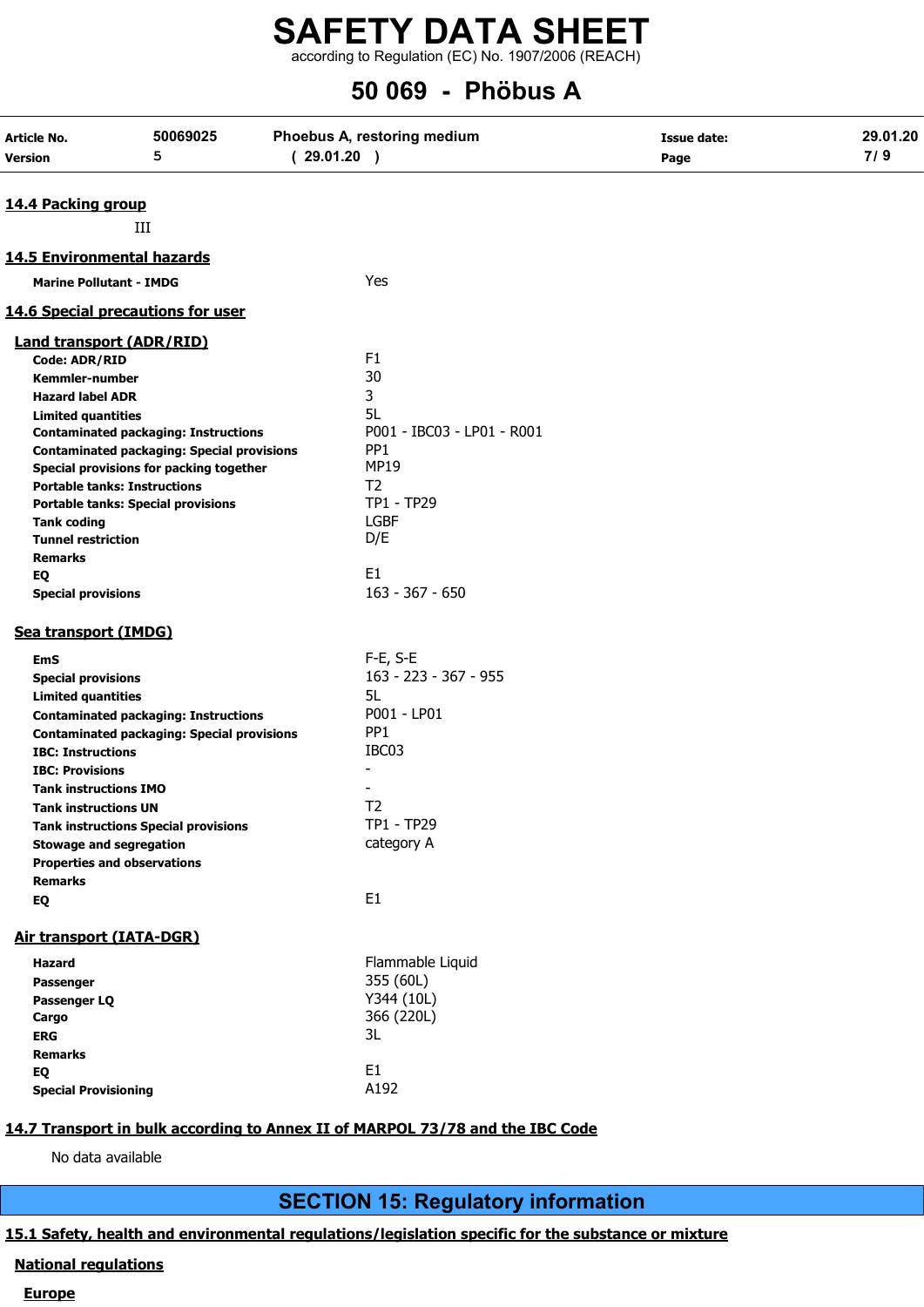according to Regulation (EC) No. 1907/2006 (REACH)

## 50 069 - Phöbus A

| Article No. | 50069025 | <b>Phoebus A, restoring medium</b> | Issue date: | 29.01.20 |
|-------------|----------|------------------------------------|-------------|----------|
| Version     |          | 29.01.20                           | Page        |          |

Contents of VOC [%]

Contents of VOC [g/L]

Further regulations, limitations and legal requirements

#### **Germany**

Storage class Water Hazard Class 2 WGK catalog number Incident regulation Information on working limitations Further regulations, limitations and legal requirements

#### **Denmark**

Further regulations, limitations and legal requirements

#### **Hungary**

Further regulations, limitations and legal requirements

#### Great Britain

Further regulations, limitations and legal requirements

#### Switzerland

Contents of VOC [%]  $\sim$  78 % Further regulations, limitations and legal requirements

#### USA

Further regulations, limitations and legal requirements Federal Regulations State Regulations

#### **Japan**

Further regulations, limitations and legal requirements

#### **Canada**

Further regulations, limitations and legal requirements

#### 15.2 Chemical Safety Assessment

### SECTION 16: Other information

| <b>Further information</b>     |                                                                                       |
|--------------------------------|---------------------------------------------------------------------------------------|
| <b>Hazard statements (CLP)</b> | H225 Highly flammable liquid and vapour.                                              |
|                                | H226 Flammable liquid and vapour.                                                     |
|                                | H304 May be fatal if swallowed and enters airways.                                    |
|                                | H319 Causes serious eye irritation.                                                   |
|                                | H335 May cause respiratory irritation.                                                |
|                                | H336 May cause drowsiness or dizziness.                                               |
|                                | H411 Toxic to aquatic life with long lasting effects.                                 |
| <b>Further information</b>     | This information is abased on our current state of knowledge and describes the        |
|                                | security standards applicable to our product for the purpose provided. The            |
|                                | information provided here does not constitute a legally binding warranty of specific  |
|                                | characteristics or of suitability for a specific application use of the product is    |
|                                | thus to be adapted to the user's special conditions and checked by preliminary tests. |
|                                | We are thus unable to guarantee product characteristics or accept an liability for    |
|                                | damage arising in connection with the use of our products.                            |